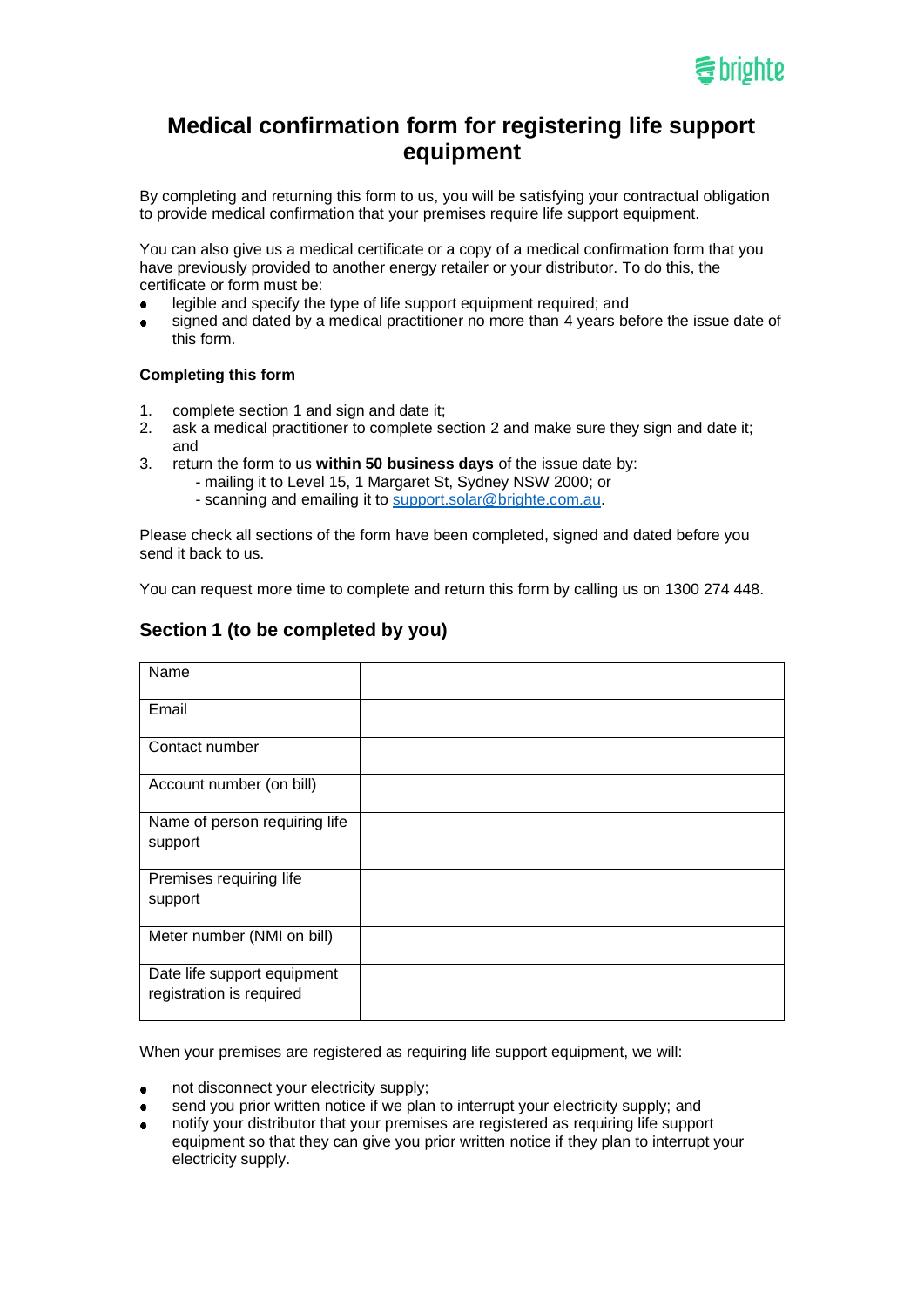

You understand that:

- if you fail to provide us with medical confirmation, we may deregister your premises as  $\bullet$ requiring life support equipment and your premises will no longer receive the above protections;
- you must let us know immediately if you no longer need life support equipment at your  $\bullet$ premises; and
- if you decide to switch to another retailer and are still using life support equipment, you  $\bullet$ should advise your new retailer of your life support equipment requirements.

**Customer Signature** 

| Sianature.<br>$\cdots$<br>$\blacksquare$<br>ז בזי |  |
|---------------------------------------------------|--|

## **Section 2 (to be completed by medical practitioner)**

The premises listed in section 1 above are required to be registered for the following **electricity** life support equipment (please select all that apply):

- □ Oxygen concentrator
- □ Intermittent peritoneal dialysis machine
- □ Kidney dialysis machine
- □ Chronic positive airways pressure respirator
- □ Crigler-najjar syndrome phototherapy equipment
- □ Ventilator (does not include nebuliser, humidifier or vaporiser)
- □ Powered wheelchair for quadriplegics (does not include mobility scooters)
- □ Enteral feeding pump
- □ External heart pump
- □ Phototherapy equipment
- □ Total parenteral nutrition pump
- $\Box$  Other (please specify):

| Name                     |  |
|--------------------------|--|
| Job title                |  |
| Medical/provider number  |  |
| Contact number           |  |
| Hospital/clinic/practice |  |
| name                     |  |
| Hospital/clinic/practice |  |
| address                  |  |

**Medical Practitioner Signature** Medical Practitioner Signature Date

\_\_\_\_\_\_\_\_\_\_\_\_\_\_\_\_\_\_\_\_\_\_\_\_\_\_\_\_\_\_\_\_\_\_\_\_\_\_\_\_\_\_\_\_\_\_\_\_\_\_\_\_\_\_\_ \_\_\_\_ /\_\_\_\_ /\_\_\_\_